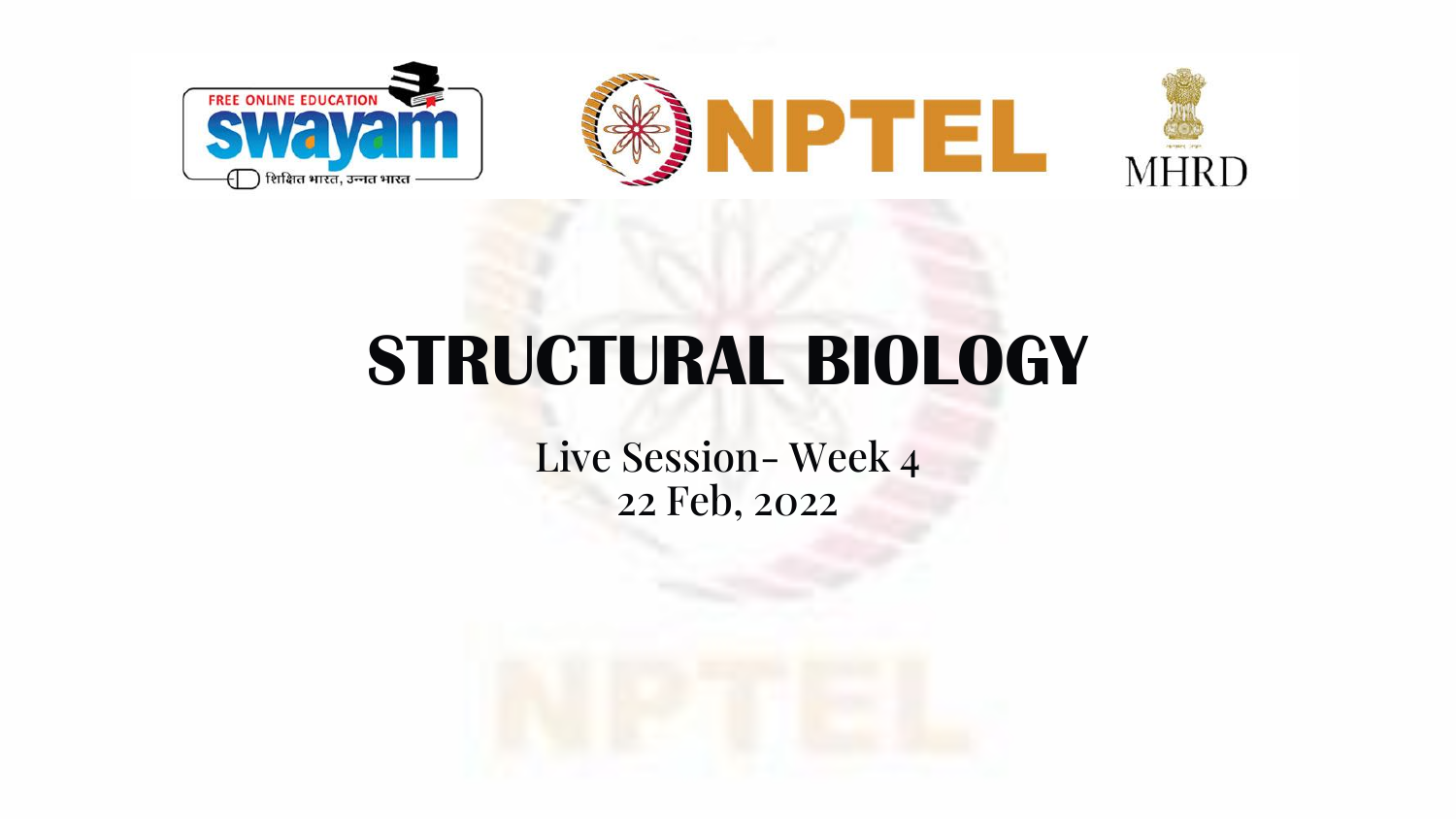Week\_4\_Lecture\_1: About Production of X-rays and its properties.

- 1. Electromagnetic radiation are X-rays, radio waves, microwaves, infrared, visible light, ultraviolet, and gamma rays and are distinguished by the amount of energy carried by the individual photons.
- 2. X-rays were produced by accelerating electrons through an electrical voltage and stopping them in a target.

#### **Question 1: Electrons in X-ray tube were accelerated by**

- **a. High Voltage**
- **b. Electromagnetic radiation**
- **c. Magnetic field**

**Solution:** A small increase in the filament/cathode voltage emits electrons from a cathode, electrons are *accelerated by high voltage*, and allow them to hit an anode, which emits X-ray photons.

**Question 2: In X-ray tube, when electron travel from cathode to anode, electron velocity is raised from**

- **a. Zero to speed of light**
- **b. Zero to half of the speed of light**
- **c. Zero to double the speed of light**

**Solution:** The velocity of electron is raised from zero to half the speed of light and called as projectile or moving electron. The interaction results in the conversion of electron kinetic energy into thermal energy and electro magnetic energy (such as infrared radiation and X-rays)



2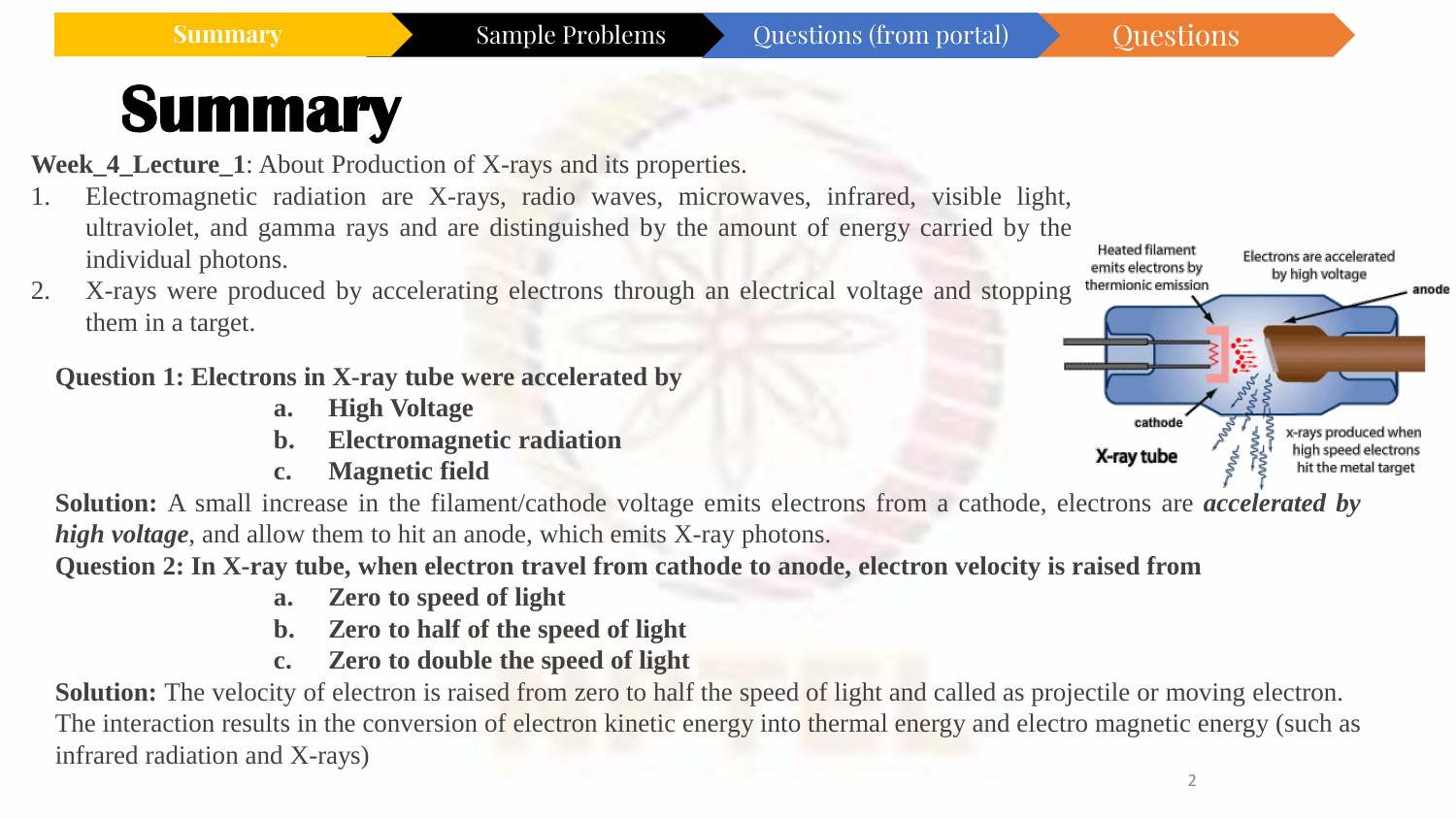**Week\_4\_Lecture\_1**: About Production of X-rays and its properties.

- There are two types of X-ray generated: characteristic radiation and bremsstrahlung radiation.
- 2. When a high energy electron collides with an inner shell electron both are ejected from the atom leaving a hole in the inner layer. This is filled by an outer shell electron with a loss of energy emitted as an X-ray photon.
- 3. When an electron passes near the nucleus it gets slowed down and path is deflected. Energy lost is emitted as a bremsstrahlung X-ray photon.

**Question 3: Percentage of bremsstrahlung X-ray within the X-ray beam**

**a.**  $\approx 80\%$ **b.**  $\sim 50\%$ **c. ~ 20%**

**Solution:** Approximately 80% of the population of X-rays within the X-ray beam consists of Xrays generated in this way. As a result of characteristic and bremsstrahlung radiation generation, a spectrum of X-ray energy is produced.

**Question 4: Factor effecting the wavelength of produced X-rays**

- **a. Tube current or voltage**
- **b. Anode**
- **c. Both**

**Solution:** This spectrum can be manipulated by changing the X-ray tube current or voltage settings, or by adding filters to select out low energy X-rays and anode material. Many devices that use a high voltage and a source of electrons, produce X-rays as an unwanted byproduct of device operation. These are called incidental X-rays.





3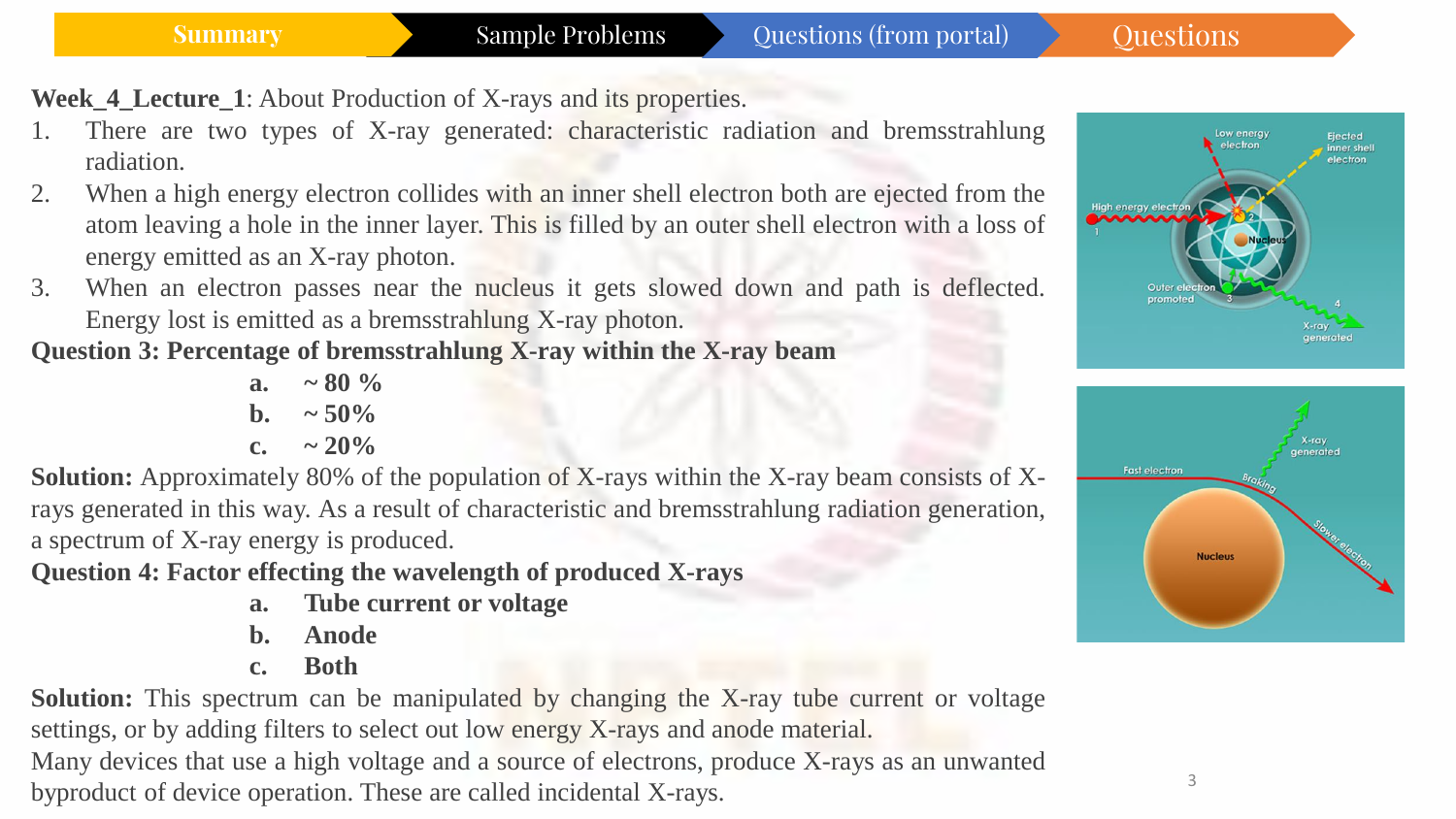$\Delta E=E_1-E_0=K_\alpha$ 

ΔE=E<sub>2</sub>-E<sub>0</sub>=K<sub>β</sub>

4

**Week\_4\_Lecture\_1**: About Production of X-rays and its properties.

- 1. Fast-moving electrons interaction with K-shell electron causes the production of characteristic radiation.
- **2. Characteristic radiation** is a type of energy emission relevant for X-ray production. This energy emission happens when a fast-moving electron collides with a K-shell electron, the electron in the K-shell is ejected (provided the energy of the incident electron is greater than the binding energy of K-shell electron) leaving behind a hole.
- 3. An outer shell electron fills this hole (from the L-shell, M-shell, etc.) with an emission of a single  $\chi$ -ray photon, with an energy level equivalent to the energy level difference between the outer and inner shell electron involved in transition.

#### **Question 5: When electron falls from L shell to K-shell, the x-ray emitted is**

- **a. K alpha x-rays**
- **b. K-beta x-rays**
- **c. L alpha x-rays**

When an electron falls (cascades) from the L-shell to the K-shell, the x-ray emitted is called a K-alpha x-ray. Similarly, when an electron falls from the M-shell to the K-shell, the x-ray emitted is called a K-beta x-ray.

**Question 6: The wavelength of K alpha radiation using Cu and Mo as Anode**

- **a. 0.9 and 0.3 A<sup>0</sup>**
- **b. 1.54 and 0.7 A<sup>0</sup>**
- **c. 1 and 1 A<sup>0</sup>**

**Solution:** Each element differs in nuclear binding energies, and characteristic radiation depends on the binding energy of particular element. The wavelength of X-rays produced by copper was 1.54 A and molybdenum was 0.7 A (useful as the high energy X-rays are absorbed less).

### **Question: Why Cu used in X-ray crystallography studies**

**Solution:** Copper is the efficient conductor of heat and K alpha emission is relatively intense.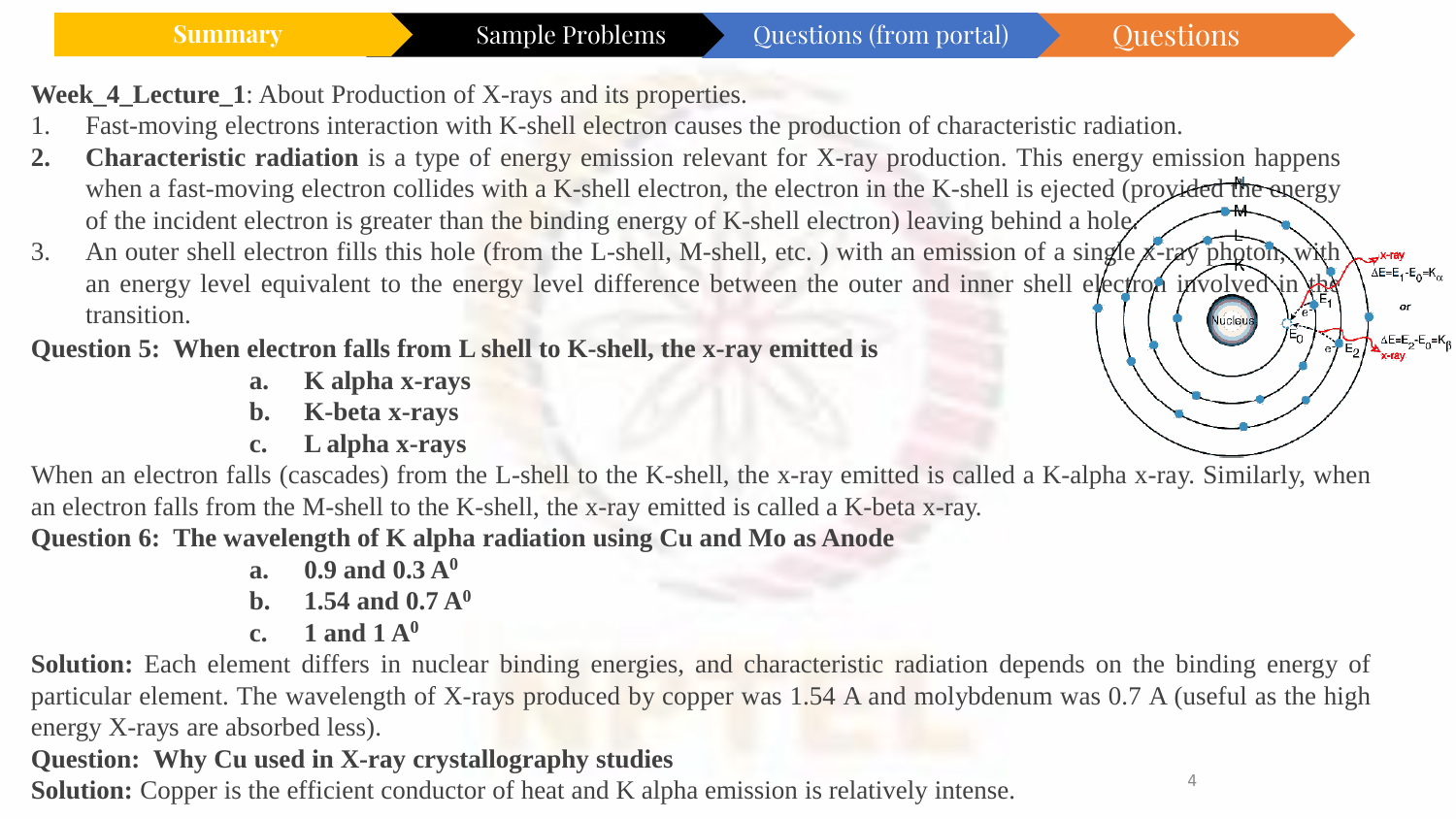**Week\_4\_Lecture\_2**: This lecture is about journey to 3D level.

- 1. A crystalline solid is distinguished by the fact that the atoms making up the crystal are arranged in a periodic fashion i.e., there is basic arrangement of atoms that is repeated throughout the entire solid.
- 2. The crystals appear exactly the same at one point as it does at other equivalent points. The periodicity in a crystal is defined in terms of a symmetric array of points in space called the lattice.

**Question 7: Regular repetitive part of a lattice called as**

- **a. Unit cell**
- **b. Edge**
- **c. Centre**

**Solution:** In every case, the lattice contains a volume or cell that represents the entire lattice and is regularly repeated throughout the crystal.

- 1. In crystallography, symmetry is used to characterize crystals, identify repeating parts of molecules, and simplify both data collection and nearly all calculations. Also, the symmetry of physical properties of a crystal such as thermal conductivity and optical activity must include the symmetry of the crystal.
- 2. An object is described as *symmetric* with respect to a *transformation* if the object appears to be in a state that is identical to its initial state, after the transformation.

**Question 8: What are the symmetry operations in crystallography**

- **a. Rotation**
- **b. Translation**
- **c. both**

locations where the symmetry operations occur such as a rotation axis, a mirror plane, an inversion center, or a translation vector are **Solution:** In crystallography, most types of symmetry can be described in terms of an apparent *movement* of the object such as some type of rotation or translation (means shift from one point space to another). The apparent movement is called the symmetry *operation*. The described as *symmetry elements*.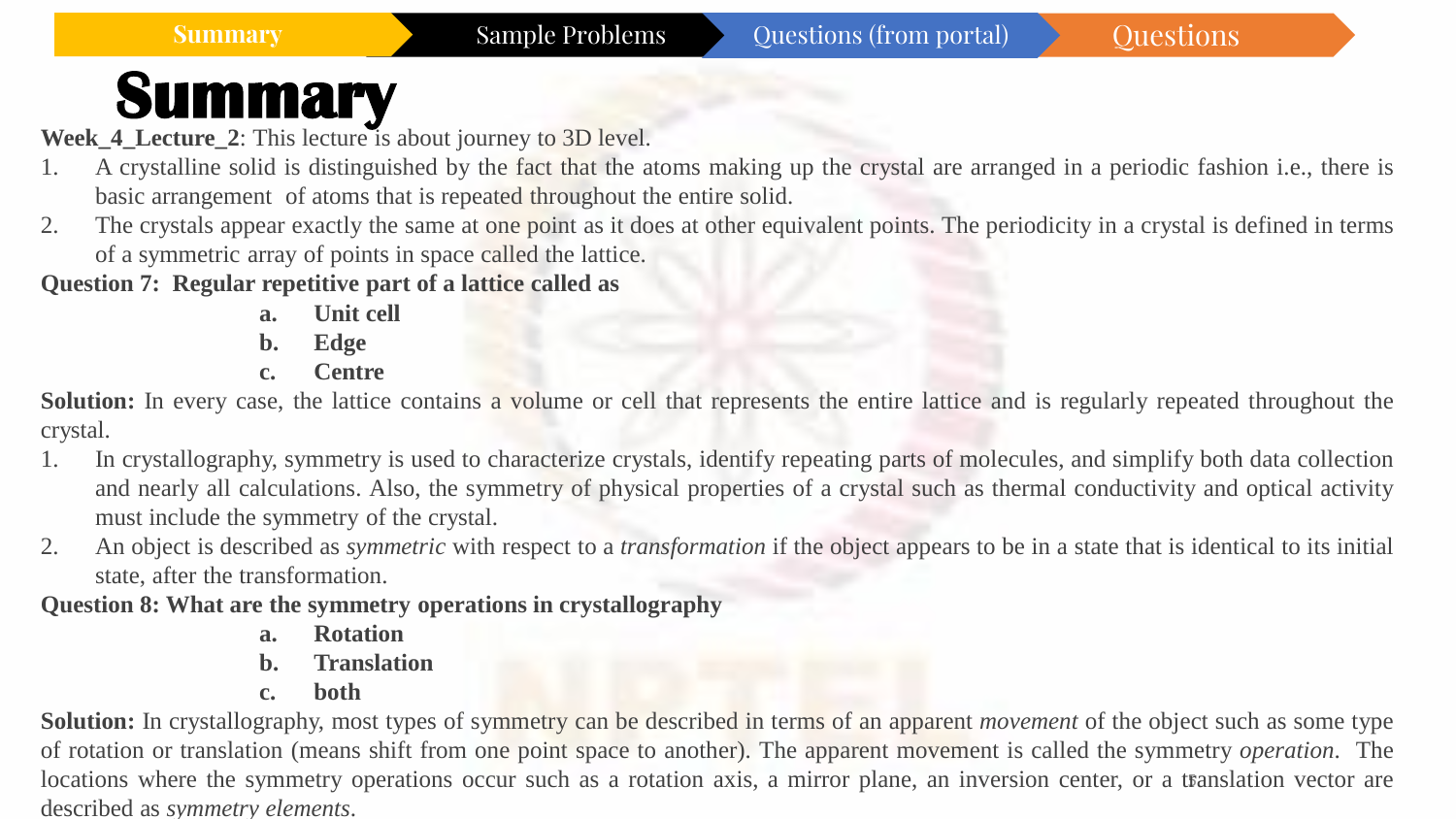**Week\_4\_Lecture\_2**: This lecture is about journey to 3D level.

- 1. The locations where the symmetry operations occur such as a rotation axis, a mirror plane, an inversion center, or a translation vector are described as *symmetry elements*.
- 2. Knowing the symmetry of the crystal reduces data collection by reducing the number of unique reflections to collect and may be useful for phase determination.
- 3. The crystal lattice is the *symmetrical three-dimensional structural arrangements of atoms, ions or molecules (constituent particle) inside a crystalline solid as points.* It can be defined as the geometrical arrangement of the atoms, ions or molecules of the crystalline solid as points in space.
- 4. Characteristics of Crystal Lattice
	- a) In a crystal lattice, each atom, molecule or ions (constituent particle) is represented by a single point.
	- b) These points are called lattice site or lattice point.
	- c) Lattice sites or points are together joined by a straight line in a crystal lattice.
- **Question 9: The 3 dimensional view of the lattice is**
	- **a. Bravais Lattices**
	- **b. Miller index**
	- **c. Both**

6 **Solution:** When we connect the straight lines, we can get a three-dimensional view of the structure. This 3D arrangement is called Crystal Lattice also known as Bravais Lattices. The Bravais lattice is the basic building block from which all crystals can be constructed.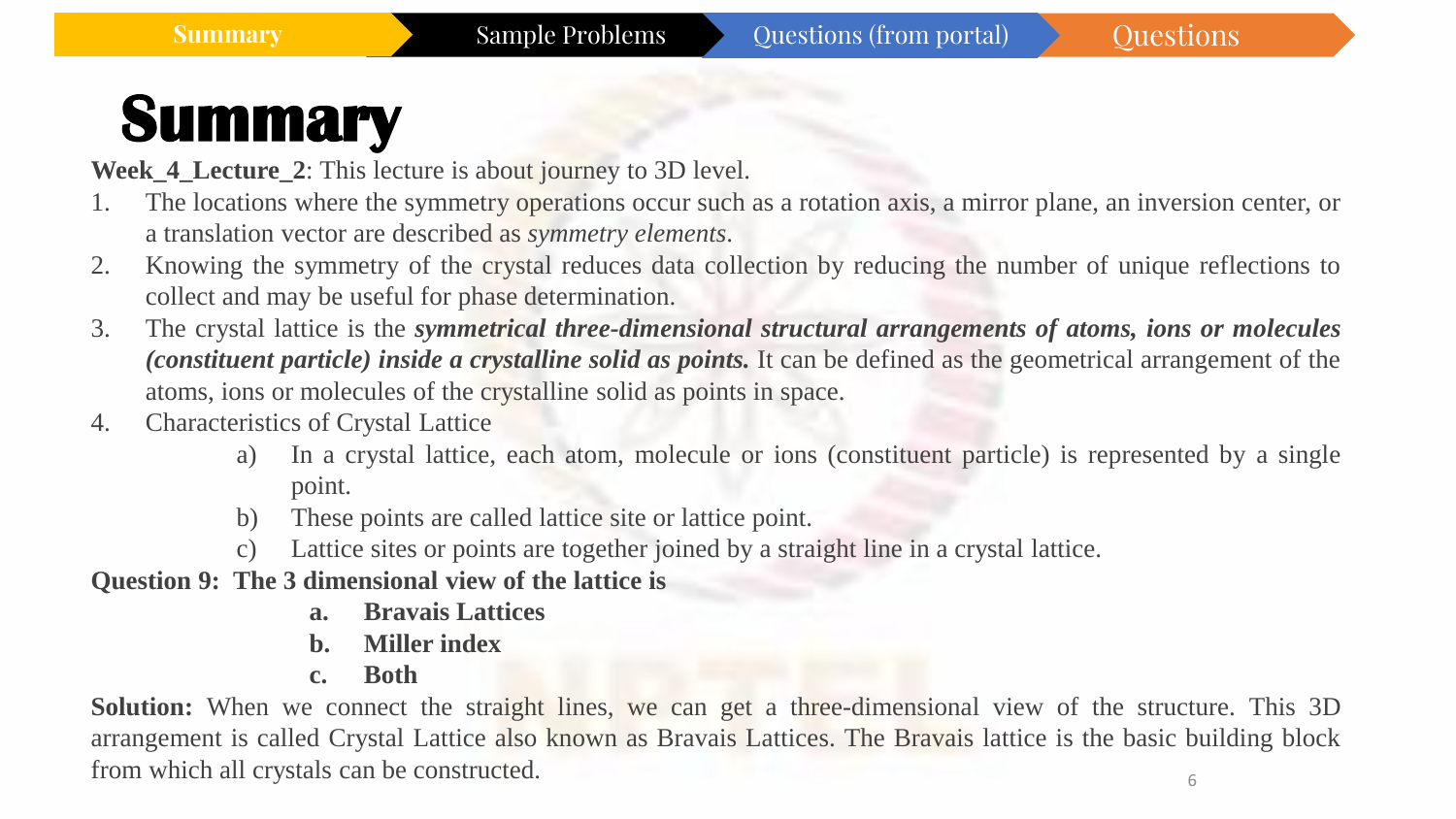**Week\_4\_Lecture\_2**: This lecture is about journey to 3D level.

The unit cell is defined as the smallest repeating unit having the full symmetry of the crystal structure. Crystal structure is described in terms of the geometry of arrangement of particles in the unit cell.

#### **Question 10: Number of parameters of 3 D unit cell**

- **a. 3 edges**
- **b. 3 angles**
- **c. both**

**Solution:** There are six parameters of a unit cell. These are the 3 edges which are a, b, c and the angles between the edges which are  $\alpha$ ,  $\beta$ ,  $\gamma$ . The edges of a unit cell may be or may not be perpendicular to each other.

Types of Unit cells:

1**. Primitive Unit Cells**

When the constituent particles occupy only the corner positions, it is known as Primitive Unit Cells.

#### 2. **Centered Unit Cells**

When the constituent particles occupy other positions in addition to those at corners, it is known as Centered Unit Cell. **Question 11: Types of centered unit cells**

- **a. Body centered**
- **b. Face centered**
- **c. End centered**
- **d. All**

**Solution:** There are 3 types of Centered Unit Cells:

- **a) Body Centered:** When the constituent particle at the centre of the body, it is known as Body Centered Unit cell.
- **b) Face Centered:** When the constituent particle present at the centre of each face, it is known as Face Centered Unit cell.
- 7 **c) End Centered:** When the constituent particle present at the centre of two opposite faces, it is known as an End Centered Unit cell.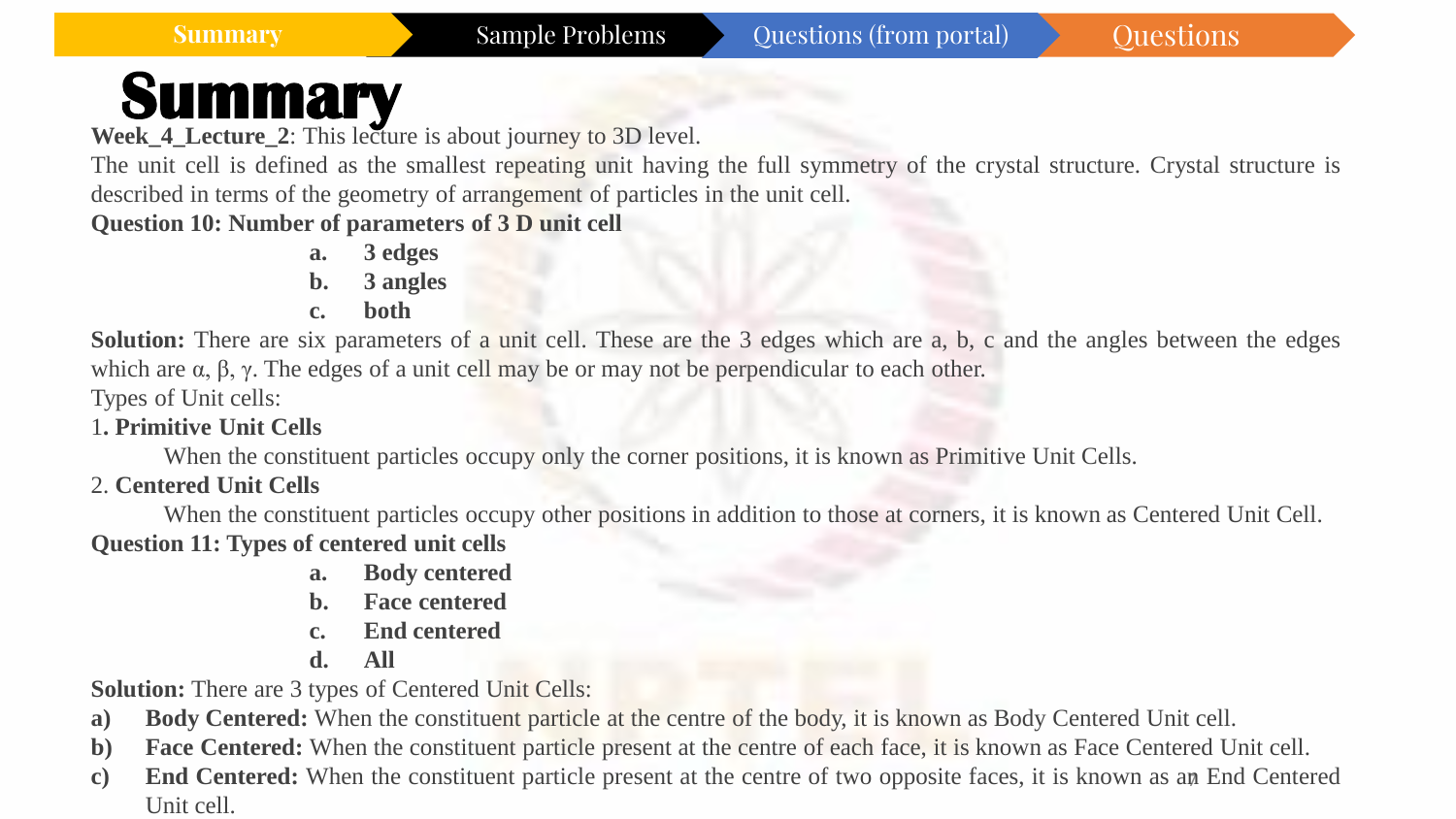**Week\_4\_Lecture\_3**: Crystal symmetry.

A Symmetry operation is an operation that can be performed either physically or imaginatively that results in no change in the appearance of an object. There are 3 types of symmetry operations: rotation, reflection, and inversion.

#### **1. Rotational Symmetry**

The axis along which the rotation is performed is an element of symmetry referred to as a rotation axis. The following types of rotational symmetry axes are possible in crystals

1-Fold Rotation Axis - An object that requires rotation of a full 360° in order to restore it to its original appearance has no rotational symmetry. Since it repeats itself 1 time every 360° it is said to have a 1-fold axis of rotational symmetry.

2-fold Rotation Axis - If an object appears identical after a rotation of 180°, that is twice in a 360° rotation, then it is said to have a 2-fold rotation axis  $(360/180 = 2)$ .

**Question 12: In 3 fold, 4 fold and 6 fold, objects repeat upon rotation of**

- **a. 120<sup>0</sup> , 120<sup>0</sup> , 120<sup>0</sup>**
- **b. 120<sup>0</sup> , 180<sup>0</sup> , 240<sup>0</sup>**
- **c. 120<sup>0</sup> , 90<sup>0</sup> , 60<sup>0</sup>**

*Solution:*

**3-Fold Rotation Axis**- Objects that repeat themselves upon rotation of 120<sup>o</sup> are said to have a 3-fold axis of rotational symmetry (360/120 = 3), and they will repeat 3 times in a  $360^{\circ}$  rotation.

8 4-Fold Rotation Axis - If an object repeats itself after 90° of rotation, it will repeat 4 times in a 360° rotation. **6-Fold Rotation Axis** - If rotation of 60<sup>°</sup> about an axis causes the object to repeat itself, then it has 6-fold axis of rotational symmetry (360/60=6).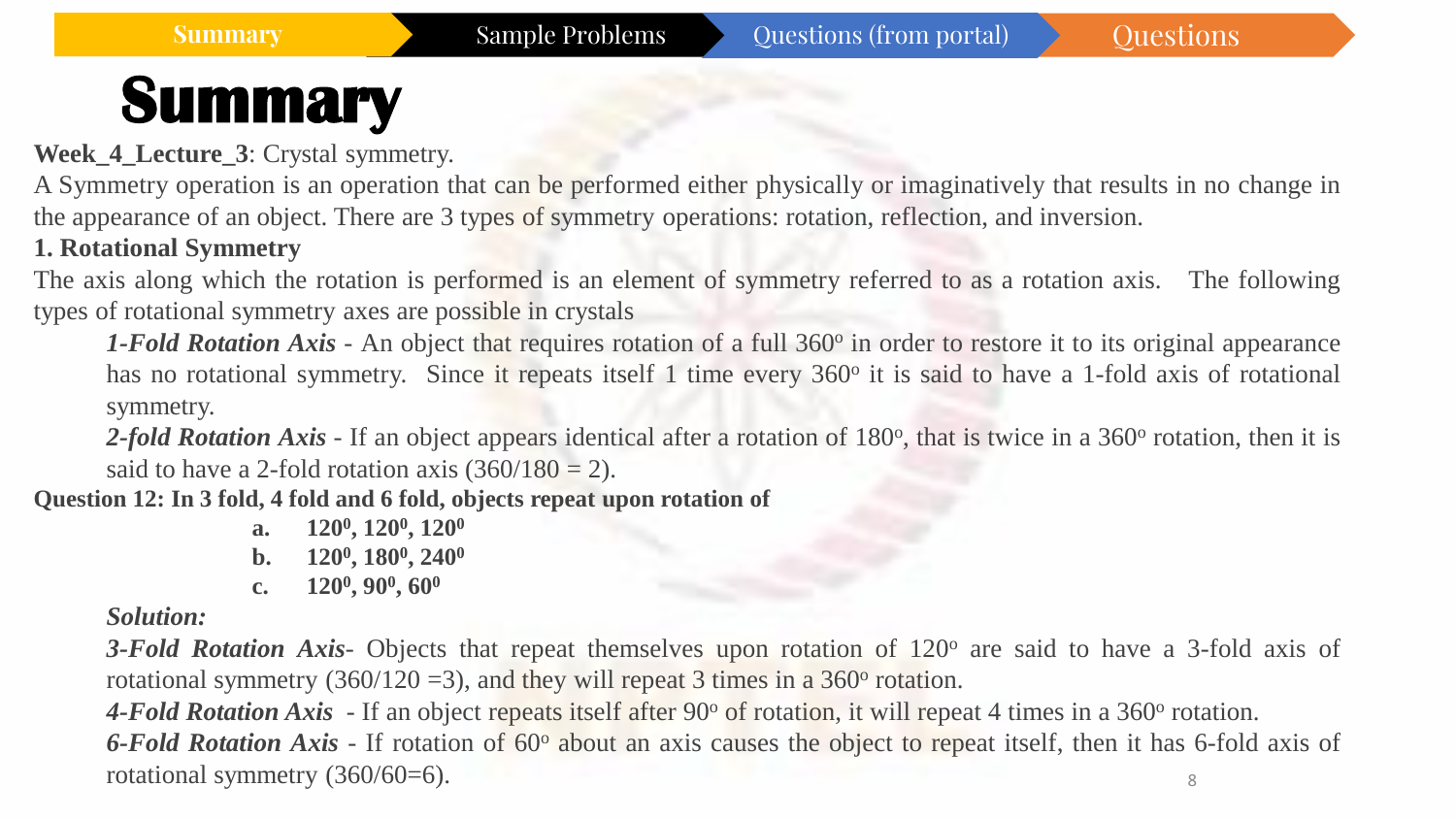**Week\_4\_Lecture\_3**: Crystal symmetry.

### **2. Mirror Symmetry**

- 1. A mirror symmetry operation is an imaginary operation that can be performed to reproduce an object. The operation is done by imagining that you cut the object in half, then place a mirror next to one of the halves of the object along the cut.
- 2. If the reflection in the mirror reproduces the other half of the object, then the object is said to have mirror symmetry. The plane of the mirror is an element of symmetry referred to as a *mirror plane.*

#### **3. Center of Symmetry**

- 1. Another operation that can be performed is inversion through a point. In this operation lines are drawn from all points on the object through a point in the center of the object, called a symmetry center.
- 2. The lines each have lengths that are equidistant from the original points. When the ends of the lines are connected, the original object is reproduced inverted from its original appearance.

#### **4. Inversion***:*

- 1. In the symmetry operation called inversion, lines are drawn from all points on the object through a point in the centre of the object.
- 2. This is called a symmetry centre. The lines each have lengths that are equidistant from the original points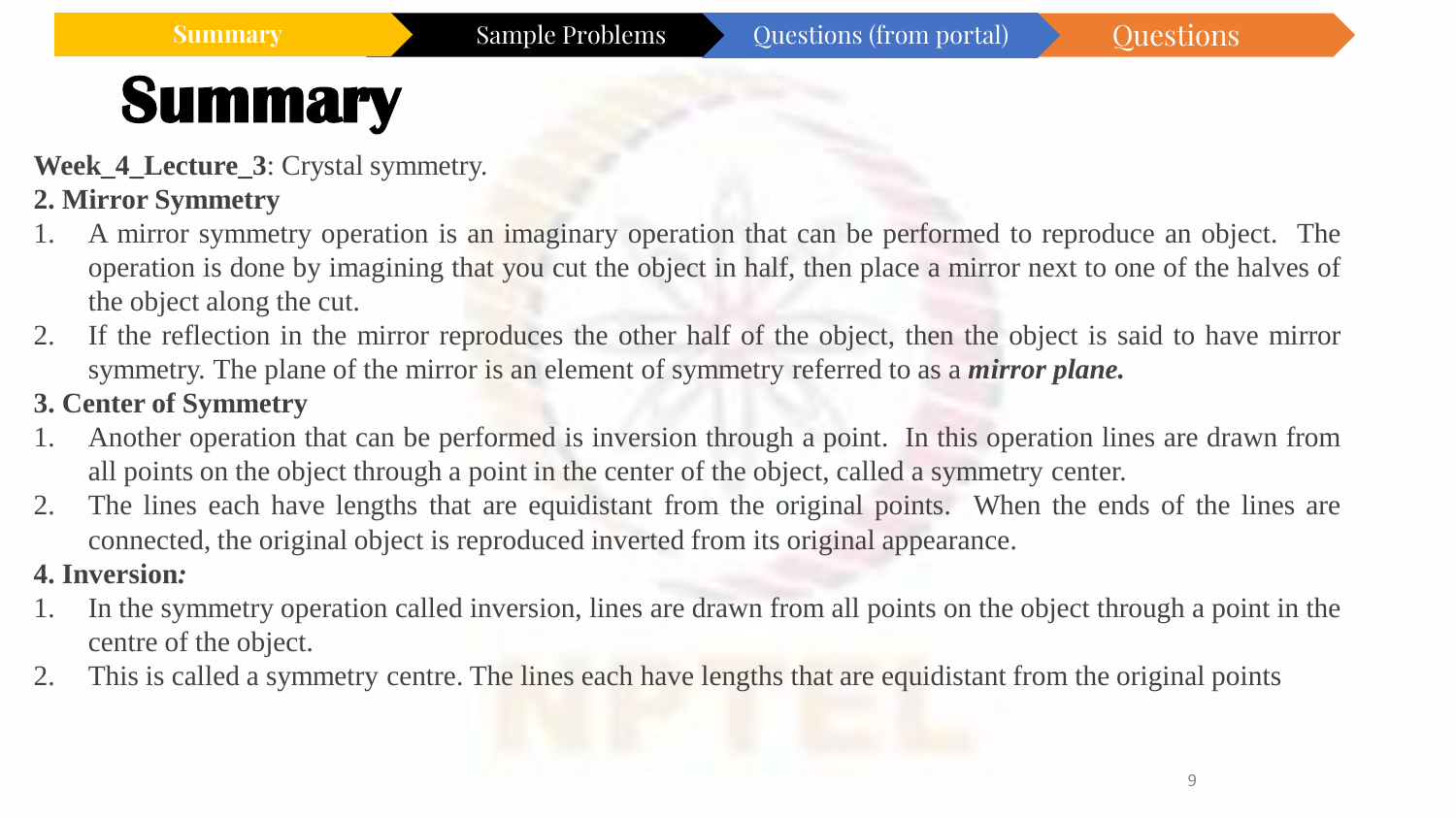Electrons are accelerated

by high voltage

anode

**Heated filament** 

emits electrons by

thermionic emission

## **Summary**

**Week\_4\_Lecture\_4**: Lecture 4 is about instrumentation in X-ray crystallography.

- **1. Crookes tube**s are also called as cold cathode tubes, do not have a heated filament that releases that  $\frac{1}{\sqrt{1-\frac{1}{n}}}\int$
- 2. Instead, electrons are generated by the ionization of the residual air by a high  $\overline{D}C$ the cathode and anode electrodes in the tube.
- 3. The electric field accelerates the small number of electrically charged ions and free electrons present in the gas duced when The electrons collide with other gas molecules, knocking electrons off them and creating **MMW tube** ositive in high speed electrons.
- 4. All the positive ions are attracted to the cathode. When they strike it, they knock large numbers of electrons out of the surface of the metal, which in turn are repelled by the cathode and attracted to the anode or positive electrode.
- **1. Sealed tubes** has the heated filament that emits electrons by thermo ionic emission. Electrons are accelerated by a high voltage, x-rays were produced when high speed electron hit the metal target.

**Question 13: The speed of rotation in anode rotation**

- **a. 6000 rpm**
- **b. 1000 rpm**
- **c. 3000 rpm**

**Solution: Rotating anodes** allow the electron bean sweep a larger area of the anode, thus redeeming the advantage of a higher intensity of emitted radiation along with reduced damage to anode compared to its stationary state. The speed of anode rotation is around 6000 rpm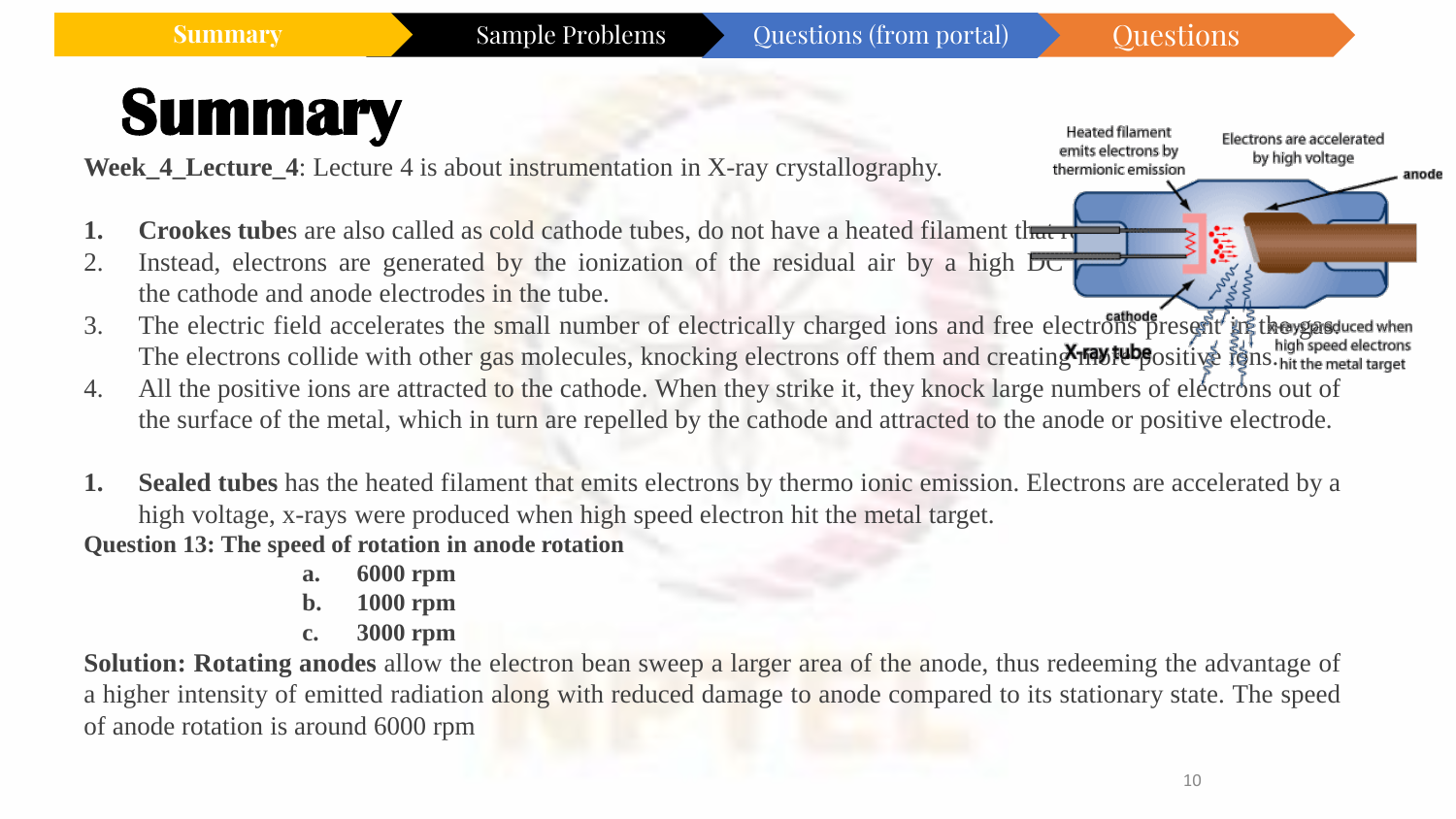**Week\_4\_Lecture\_4**: Lecture 4 is about instrumentation in X-ray crystallography.

**Question 14: Which devices absorb all the x-rays except the narrow beam that passes between the gaps?**

- **a. Monochromator**
- **b. Sealed tubes**
- **c. Collimator**
- **d. X-ray detector**

**Solution:** A **collimator** is a device which narrows a beam of particles or waves. To narrow can mean either to cause the directions of motion to become more aligned in a specific direction (i.e., make collimated light or parallel rays), or to cause the spatial cross section of the beam to become smaller (**beam limiting device**).

- 1. Collimators are used for X-ray, gamma-ray, and neutron imaging because it is difficult to focus these types of radiation into an image using lenses.
- 2. A **monochromator** is an optical device that transmits a selectable narrow band of wavelengths of light or other radiation chosen from a wider range of wavelengths available at the input.
- 3. Monochromators are of two types:
	- a. Interface filters (Use a threshold for X-ray absorption edge).
- b. Crystal Monochromators, which are further classified as Flat and curved crystal monochromators 4. Advantages of mono chromatic rays:
	- a. Improve resolution
	- b. Improve signal to noise ratio
	- c. Simplify data processing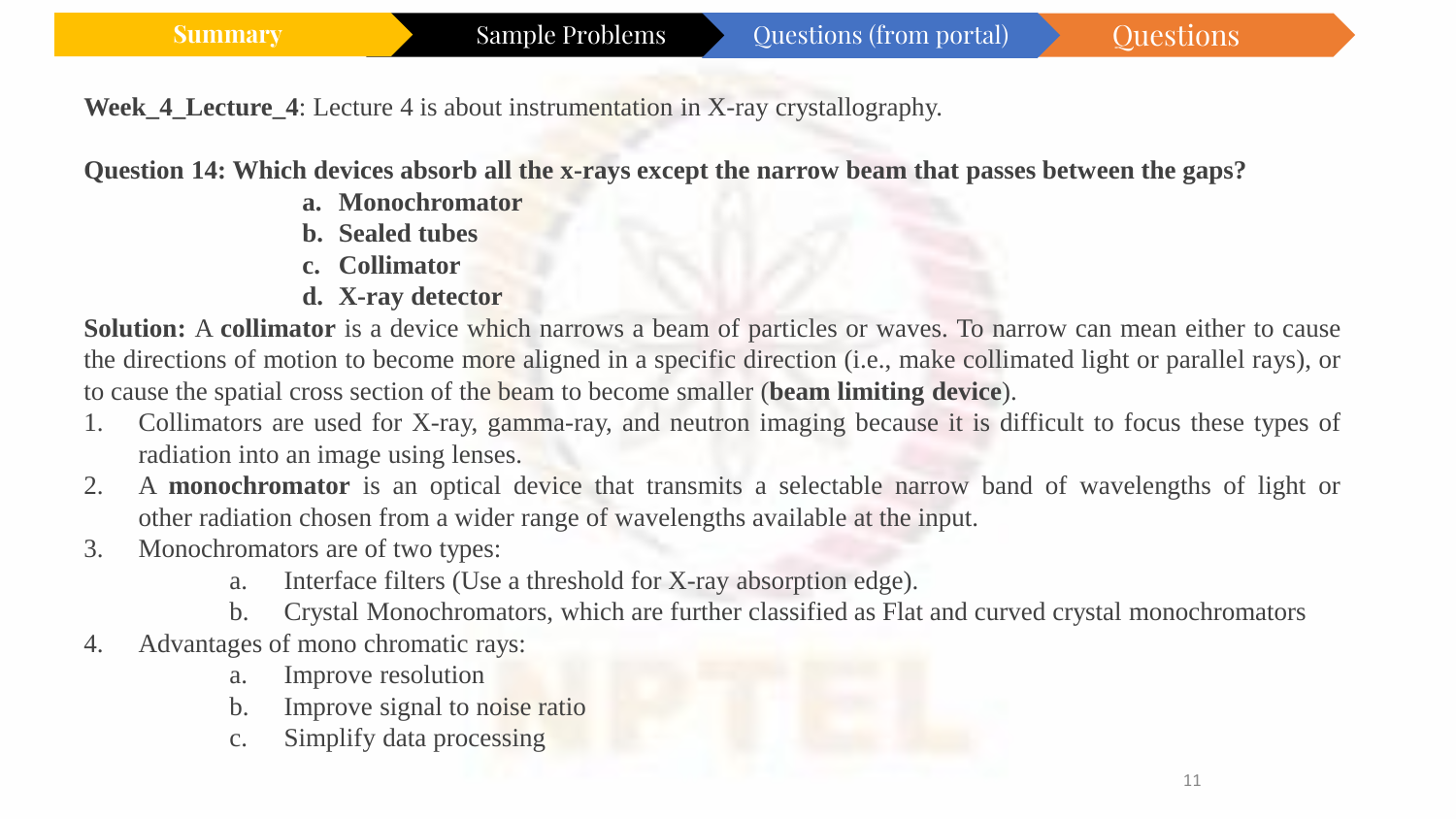**Week\_4\_Lecture\_4**: Lecture 4 is about instrumentation in X-ray crystallography.

**1. X-ray detectors** are devices used to measure the flux, spatial distribution, spectrum, and/or other properties of X-rays.

- 1. Detectors can be divided into two major categories:
	- a. Imaging detectors (such as photographic plates and X-ray film (photographic film), now mostly replaced by various digitizing devices like image plates or flat panel detectors) and
	- b. Dose measurement devices (such as ionization chambers, Geiger counters, and dosimeters used to measure the local radiation exposure, dose, and/or dose rate).
- 2. In photographic method, to record the position and intensity of x-ray beam, a plane or cylindrical film is used. The blackening of the developed film is expressed in terms of density units. These are mainly used in diffraction studies.
- 3. Solid state detectors use semiconductors to detect x-rays. Direct digital detectors directly convert x-ray photons to electrical charge and thus a digital image.
- 4. Indirect systems may have intervening steps, first step is converting x-ray photons to visible light, and then an electronic signal. Both systems typically use thin film transistors to read out and convert the electronic signal to a digital image.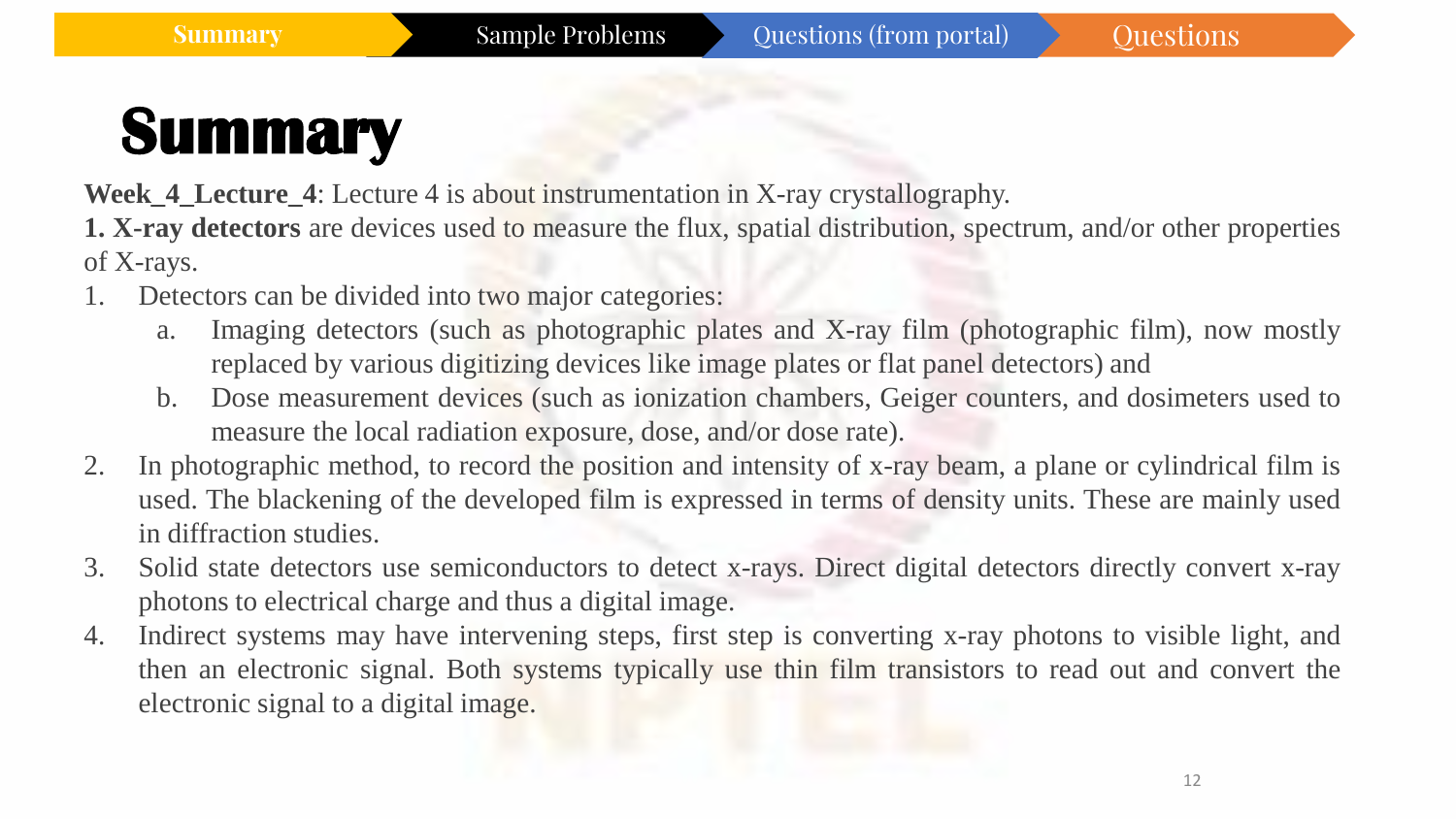**Week 5 Lecture 5:** Lecture 5 is about Data collection and processing

- 1. When a crystal is mounted and exposed to an intense beam of X-rays, it scatters the X-rays into a pattern of spots that can be observed on a screen behind the crystal. The relative intensities of these spots provide the information to determine the arrangement of molecules within the crystal in atomic detail.
- 2. To collect all the necessary information, the crystal must be rotated step-by-step through 180°, with an image recorded at every step; actually, slightly more than 180° is required to cover reciprocal space (the **reciprocal lattice** represents the Fourier transform of another lattice (usually a Bravais lattice).
- 3. Each spot corresponds to a different type of variation in the electron density; the crystallographer must determine *which* variation corresponds to *which* spot (*indexing*), the relative strengths of the spots in different images (*merging and scaling*) and how the variations should be combined to yield the total electron density (*phasing*).
- **4. Data processing begins with** *indexing* **the reflections.** This means identifying the dimensions of the unit cell and which image peak corresponds to which position in reciprocal space. A byproduct of indexing is to determine the symmetry of the crystal, i.e., its *space group*.
- 5. A **space group** is the symmetry group of an object in space, usually in three dimensions. The elements of a space group (its symmetry operations) are the rigid transformations of an object that leave it unchanged